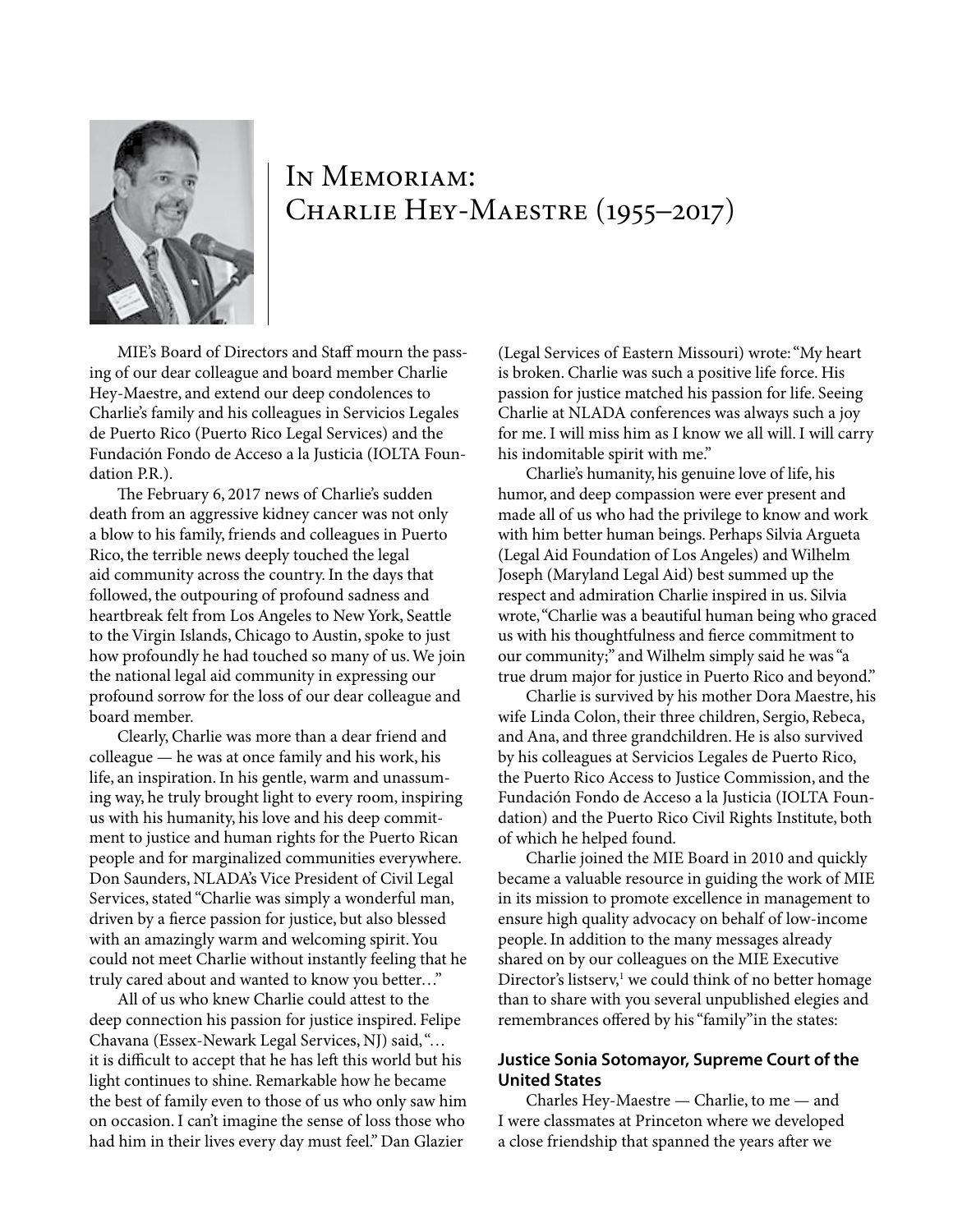#### In Memoriam: Charlie Hey-Maestre *Continued from page 3*

graduated. Charlie was the sweetest man a person could hope to know. He traveled through life with a smile on his face and kindness and compassion for others in his heart. From his time at Princeton, where he led the Acción Puertorriqueña, through his return to Puerto Rico and his service as the Executive Director of Puerto Rico Legal Services, Charlie led by example and chose to dedicate himself to others.

To share just one example of his many kindnesses towards me, Charlie introduced me to José Cabranes. Now he is Judge Cabranes, but at the time José was the General Counsel of Yale and an acknowledged expert on U.S. citizenship and Puerto Rico. During his senior year at Princeton, Charlie stayed on my couch in New Haven, where I was in my first year at Yale Law School. He was hard at work on his senior thesis and had come to town to pick José's brain. Charlie insisted I come along. After José answered Charlie's questions, the three of us had a lengthy conversation about Puerto Rican relations with the United States. At the end of the conversation, José offered me a summer job, and I gained my first true mentor.

That was Charlie. Where others might have seen a zero sum game and kept the time of a busy, credentialed man to themselves, Charlie saw only a boundless opportunity for two Puerto Rican kids to learn from someone steeped in the issues of our heritage. That day changed the course of my life, and I have Charlie to thank for it.

# **Ellen Chapnick, Dean for Social Justice Initiatives, Columbia Law School, Frmr. Chair, Board of Directors, Center for Constitutional Rights**

I had been looking forward to meeting Charlie for months by the time we both attended our first Center for Constitutional Rights board meeting in 1994. It would be hard for Charlie to live up to what I had heard about his leadership at the Puerto Rican Institute for Civil Rights in the late 80s, where I had been a staff member in 1979, and at the New World Foundation, where I had close friends.

But I never was disappointed. From our first days, it was clear that Charlie brought a much needed clearheaded analysis to the organization. When I became chair of the board a few years later, Charlie was my unofficial co-chair. I depended on his magical ability to develop consensus around practical solutions without sacrificing his principle or his passion for justice.

He was very proud that CCR had advocated on behalf of the Puerto Rican independence movement in cases such as those involving Vieques and Cerro Maravilla and consistently urged us to do more. His articulation of his own experiences with U.S. colonialism, imperialism and racism deepened our discussions and enhanced our work.

Charlie also brought a contagious warmth and humanity to the CCR board — and to me personally. When another CCR board member called me Commandante as a critique of my leadership style, Charlie created the nickname Commandante Mom, which many board members adopted and Charlie continued to call me long after we both left the board.

I am not [able to attend] because I am in Cuba for a work project and some travel with my husband. We have discussed happy memories of brunches and dinners with Charlie on his visits to New York many times over the past few days. And we have toasted him with excellent Cuban rum in each city we visit. I'd like to think that Charlie would approve.

### **Don Saunders, Vice President, Civil Legal Services National Legal Aid and Defenders Association**

So many things stand out to me when I reflect on Charlie. On a personal level, he had such a unique way of caring about everyone around him. As a friend, I loved the chances to discuss the world with Charlie — over a solo beer at the end of a long day…He amazed with his grasp of the issues of the day, whether stateside or at home. His laugh and sense of humor were always barely beneath the surface of any conversation, no matter how serious. That just made Charlie all the more effective as an advocate.

He was the island's unofficial ambassador. For over a decade, I tried to convince him that bringing either the NLADA or Equal Justice Conference to San Juan was a nonstarter, given the inevitable politics that would surround such a move. He would never, ever accept that answer. Charlie was so proud of the work of his program, and committed to shining a spotlight on such an economically distressed part of the United States, that he would always think of new reasons as to why I was wrong. And you know, with that quiet, persistent way of his, damned if he didn't convince me that I was.

In a 2012 interview, Charlie spoke from the heart about his work for the 45% of the people of Puerto Rico eligible for legal assistance: "In legal services we are married to the principle of equality to achieve justice, but we are so far from a more complete equality that what we get are small victories. Sometimes it gives courage but,